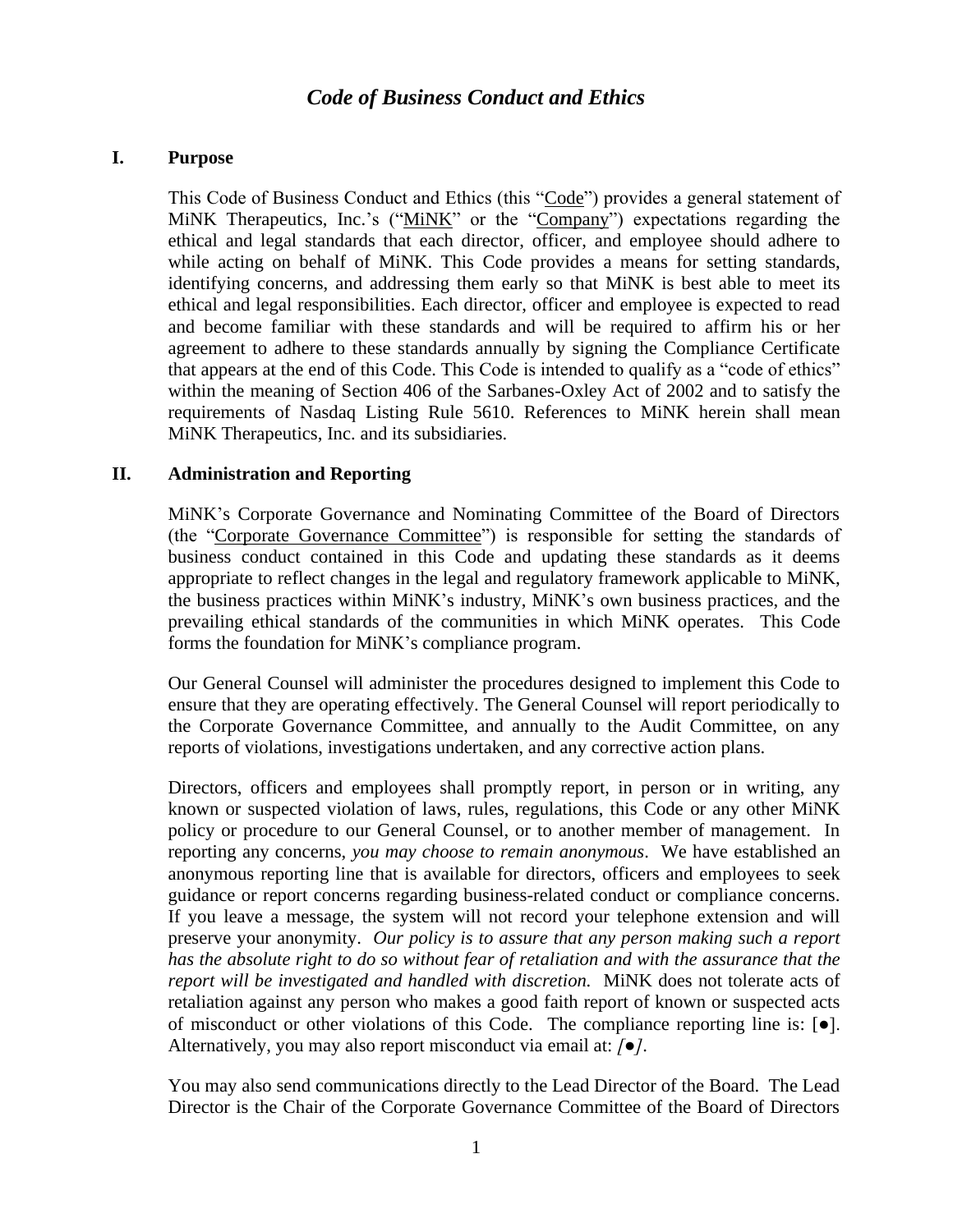and is not a member of management. Communications can be sent to the following address:

> MiNK Therapeutics, Inc. 149 Fifth Avenue Suite 500 New York, NY 10010 Attention: Lead Director c/o General Counsel

Other than complaints with respect to accounting and auditing practices, which are handled according to the "Procedures for Handling Complaints" established by the Audit Committee, the designated individuals who receive reports of violations will work with the General Counsel to investigate the reported violation and will oversee an appropriate response, which may include corrective action and preventative measures. Directors, officers and employees who violate any laws, rules, regulations or this Code will face appropriate, case specific disciplinary action, which may include demotion or discharge. Enforcement under this Code will be applied in a prompt and consistent manner using the standards for compliance set forth herein to ensure a fair process by which violations may be determined.

### **III. Compliance with Laws, Rules and Regulations**

MiNK will comply with all laws, rules and regulations that are applicable to MiNK's activities, and expects that all directors, officers and employees acting on behalf of MiNK will do the same. Specifically, MiNK is committed to:

- maintaining a safe and healthy work environment;
- promoting a workplace that is free from discrimination or harassment based on race, color, religion, national origin, gender, sexual orientation or other factors that are unrelated to MiNK's business interests;
- conducting its relationships with health care professionals, patients, clinical trial subjects and customers to ensure compliance with applicable health care statutory and regulatory requirements;
- supporting fair competition and laws prohibiting restraints of trade and other unfair trade practices;
- keeping the political activities of MiNK's directors, officers and employees separate from MiNK's business; and
- complying with all applicable state and federal securities laws.

# *General Anti-Bribery Policy*

Payment or acceptance of bribes, kickbacks or other improper payments, gifts or other benefits while conducting MiNK business is strictly prohibited. This prohibition applies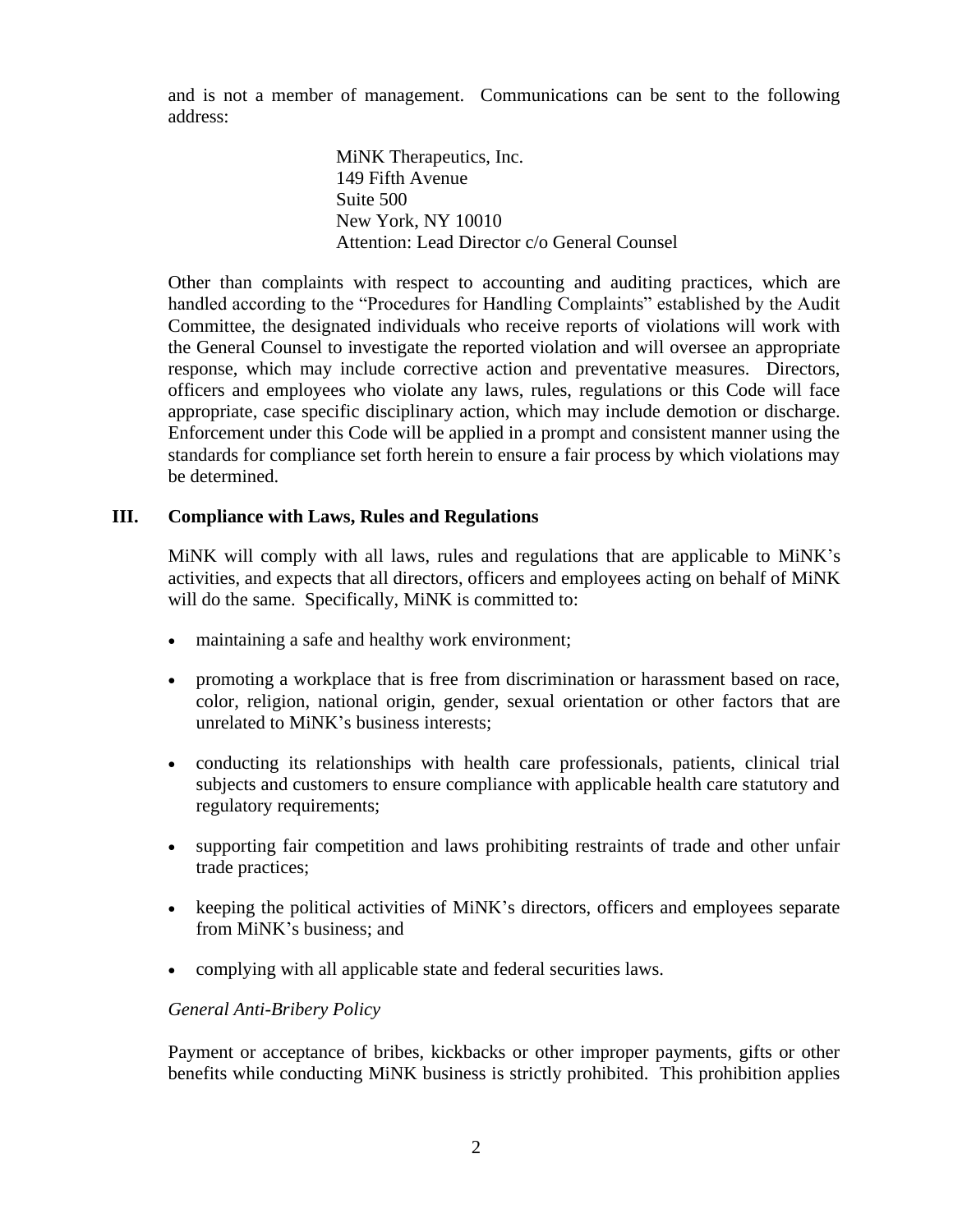to dealings with current or potential customers, suppliers, representatives, consultants, or other parties engaged in any business with MiNK.

Generally, giving or receiving gifts, meals or entertainment involving our external business relationships should meet all of the following criteria:

- they do not violate applicable law or fail to respect MiNK's policies;
- they do not constitute bribes, kickbacks or other improper payments;
- they have a valid business purpose;
- they are appropriate as to time, place and value (modest; not lavish or extravagant); and
- they are infrequent; and they do not improperly influence or appear to improperly influence the behavior of the recipient.

### *International Anti-Corruption Compliance*

Employees of MiNK should respect the laws, customs and traditions of each country in which they operate, but, at the same time, must not engage in any act or course of conduct which, even if legal, customary and accepted in any such country, could be deemed to be in violation of the accepted business ethics of MiNK or the laws of the United States.

Many countries have enacted laws that prohibit bribery or any payments to government officials, including U.S. Foreign Corrupt Practices Act ("FCPA"). These laws generally prohibit giving anything of value, directly or indirectly, to officials of foreign governments or foreign political candidates in order to obtain or retain business. These laws, including the FCPA, also require accurate and proper record keeping and internal accounting controls in all of MiNK's operations around the world. Detailed guidance on the FCPA is contained in MiNK's [*Foreign Corrupt Practices Act Compliance Memorandum*].

### *Insider Trading Compliance*

In addition, directors, officers and employees are prohibited by law from buying or selling MiNK's securities while in possession of material, nonpublic ("inside") information about MiNK, or disclosing any such inside information to a third party (i.e., tipping). MiNK's *Policy Statement on Insider Trading and Disclosure by Company Personnel, Directors and Executive Officers*, as amended from time to time, which describes the nature of inside information and the related restrictions on trading, shall be deemed a part of this Code. Each director, officer and employee is expected to familiarize himself or herself with all such policies related to insider trading.

# **IV. Health Regulatory Compliance**

As a biopharmaceutical company, we are subject to extensive regulation by the U.S. Food and Drug Administration, or FDA, international regulatory agencies, and other federal,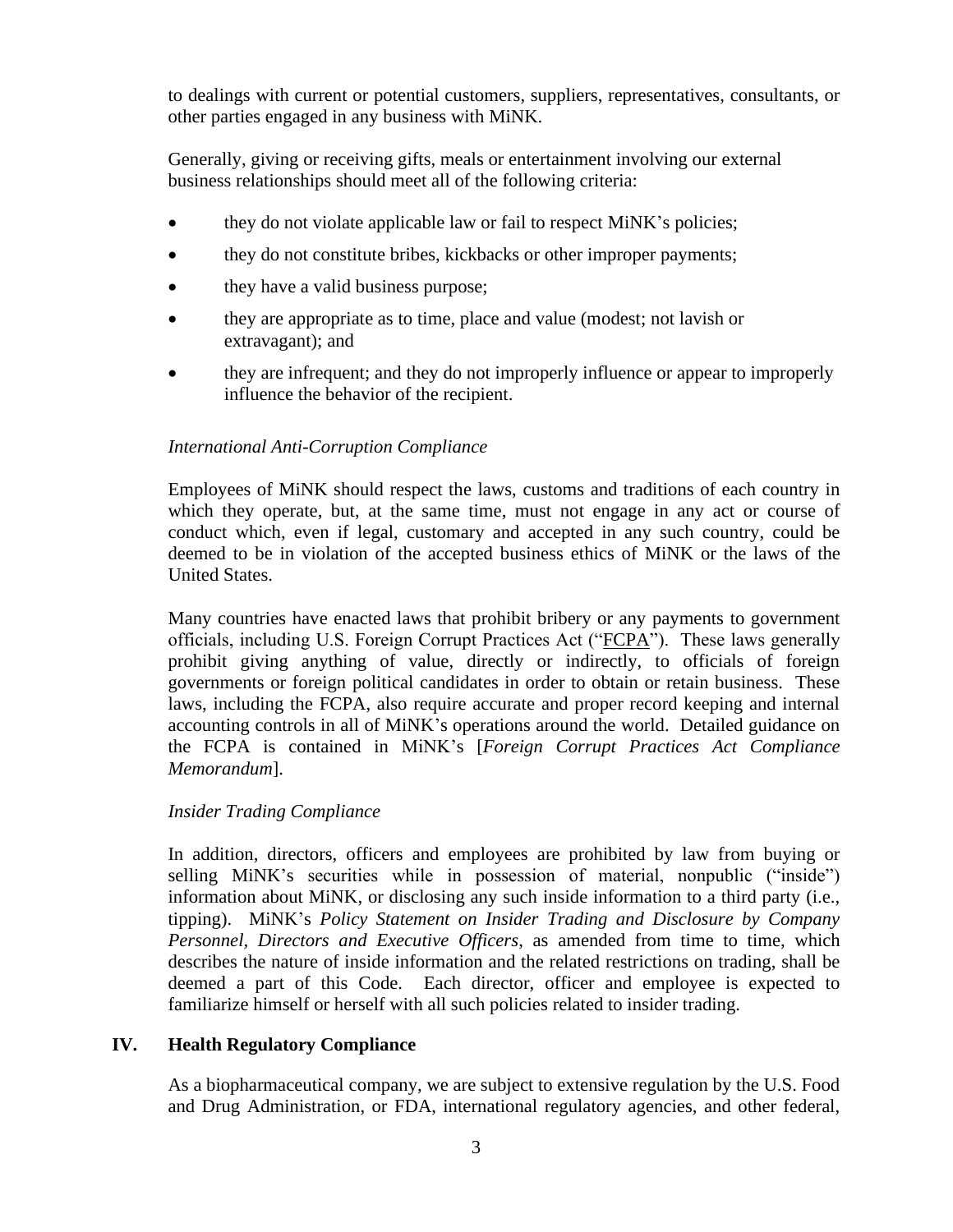state and international laws that govern the testing, manufacture, sale, pricing, reimbursement, and promotion of our products. These laws and regulations are designed to assure the safety, efficacy and quality of our products, to assure the protection of human subjects and their privacy, to respect animal welfare in the course of our research activities, and to help assure the independence and validity of our clinical research. MiNK expects its directors, officers and employees to become familiar with all applicable MiNK policies and procedures that assure compliance with these laws, and that all managers ensure that their employees are trained on such policies and procedures applicable to such employees. Violations of these laws and regulations can involve serious civil and criminal penalties for MiNK and the employee. Early identification and resolution of concerns can substantially mitigate any risk of harm to patients, and help prevent violations on the part of MiNK.

MiNK supports and complies with standards established by industry and professional groups that concern industry relationships with medical professionals and sponsorship of medical education and scientific symposia. In the United States, these standards include the American Medical Association (AMA) Guidelines on Gifts to Physicians from Industry and the Accreditation Council for Continuing Medical Education (ACCME) Guidelines for Commercial Support of Continuing Medical Education. Please familiarize yourselves with the applicable standards if you participate in the planning or conduct of these types of activities.

# **V. Conflicts of Interest**

Directors, officers and employees may not engage in any activity that creates or gives the appearance of a conflict of interest. A "conflict of interest" occurs when the personal interest of a MiNK director, officer or employee interferes with MiNK's interests. Conflicts of interest may arise in many situations. For example, conflicts of interest can arise when a MiNK representative takes an action or has an outside interest, responsibility or obligation that may make it difficult for him or her to perform the responsibilities of his or her position objectively and/or effectively in MiNK's best interests. Conflicts of interest may also occur when a MiNK director, officer or employee or his or her Immediate Family Member (as defined below) receives some personal benefit (whether improper or not) as a result of their position with MiNK. An "Immediate Family Member" includes a person's spouse, parents, children, siblings, mothers-in-law and fathers-in-law, sons and daughters-in-law, brothers and sisters-in-law, and anyone (other than domestic employees) who share that person's home.

### *Interested Parties*

In evaluating whether a relationship may give rise to a conflict of interest, a MiNK director, officer or employee should determine whether the other party:

- markets products or services that (a) complete with or (b) are in the same therapeutic field as any of MiNK's existing or potential products and services;
- supplies product or services to MiNK; or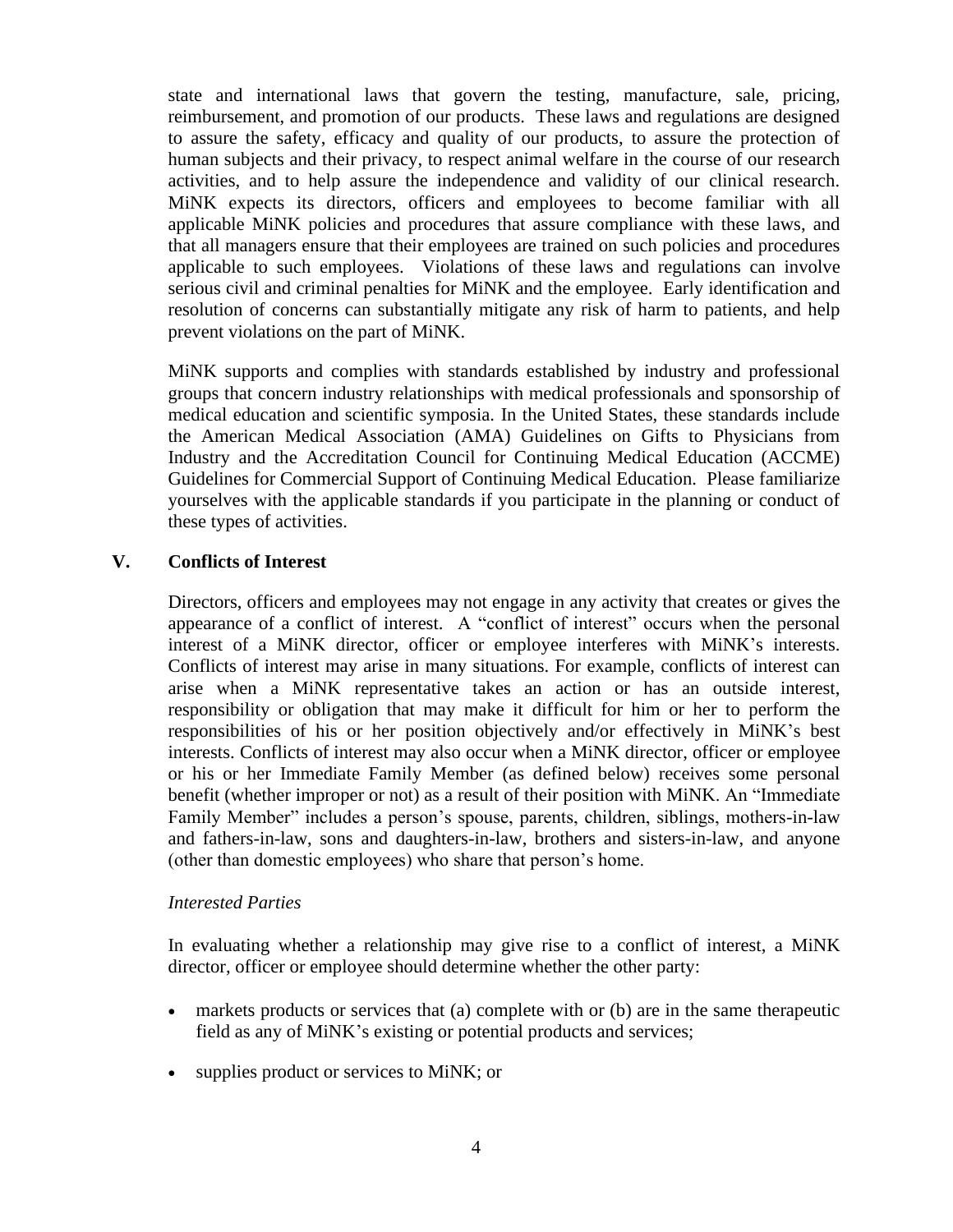• purchases products or services from MiNK.

If so, such individual should report the relationship as described below.

# *Potential Interested Party Conflicts*

Similarly, a MiNK director, officer or employee should report if they or any Immediate Family Member have any of the following relationships with parties that meet any of the criteria described in the section entitled "*Interested Parties*" above:

- has any substantial financial interest, including stock ownership, in the interested party;
- has provided a loan to the interested party;
- has received a loan from the interested party;
- is a landlord of the interested party;
- stands to financially benefit (directly or indirectly) from a transaction between MiNK and such interested party; or
- is a board member, officer or employee of the interested party.

Furthermore, no MiNK director or officer may accept any personal loan or guarantee of obligations from MiNK.

Notwithstanding any of the foregoing, in order not to unduly restrict the pool of potential highly qualified outside directors, a director who is not an employee of MiNK is permitted to consult for, invest in and advise any business if such director's primary business involves engaging in such activities.

# *Reporting Potential Conflicts for Employees*

Any activity or relationship of a MiNK employee that could reasonably be expected to give rise to a conflict of interest must be reported promptly and may only proceed if approved by (a) the MiNK employee's direct manager, (b) a senior member of management (for purposes of this Code, any MiNK employee with the title Vice President or higher) in the employee's department if the reporting employee's manager is not a senior member of management, and (c) the MiNK General Counsel.

# *Reporting Potential Conflicts for Directors and Officers*

Any activity or relationship of an MiNK director or officer that could reasonably be expected to give rise to a conflict of interest must be reported promptly and may only proceed if approved by (a) the MiNK General Counsel and (b) the Corporate Governance Committee.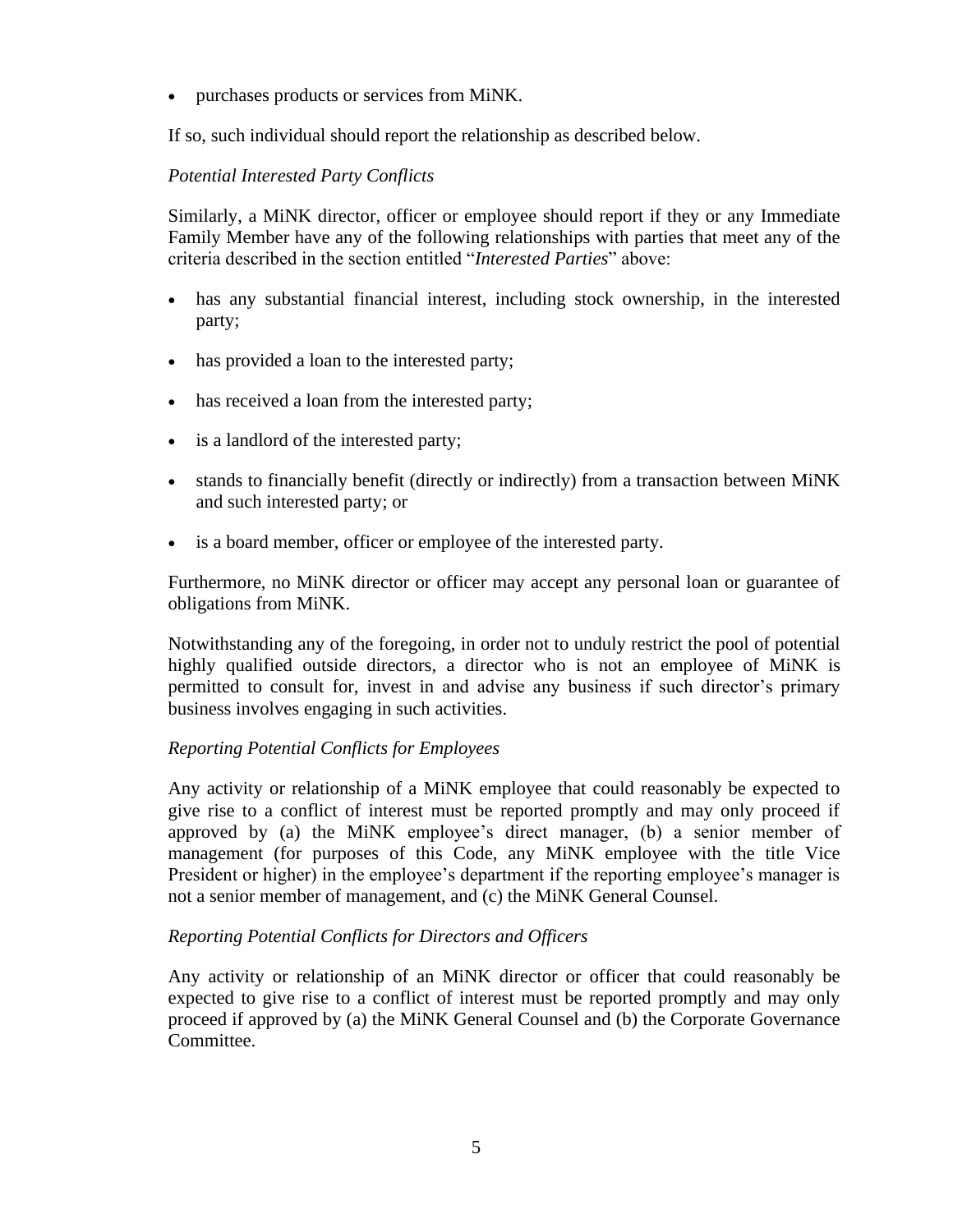Please contact the General Counsel if you have any questions regarding whether an activity could be construed to create or give rise to a conflict of interest in violation of this Code.

### **VI. Confidentiality; Protection and Proper Use of MiNK's Assets**

Directors, officers and employees shall maintain the confidentiality of all information entrusted to them by MiNK or its suppliers, customers or other business partners, except when disclosure is authorized by MiNK or legally required, as determined by the MiNK Legal Department.

Confidential information includes (1) information marked "Confidential," "Private," "For Internal Use Only," or similar legends, (2) technical or scientific information relating to current and future products, services or research, (3) business or marketing plans or projections, (4) earnings and other internal financial data, (5) personnel information, (6) supply and customer lists and (7) other non-public information that, if disclosed, might be of use to MiNK's competitors, or harmful to MiNK or its suppliers, customers or other business partners.

The review and approval of the General Counsel or his/her designee is required prior to publications or public presentation or disclosure of trade secrets or proprietary information to ensure patent rights and trade secret information is protected.

To avoid inadvertent disclosure of confidential information, directors, officers and employees shall not discuss confidential information with or in the presence of any unauthorized persons, including family members and friends.

In conducting activities pertaining to clinical trials, it is important to adhere to the laws and regulations protecting patient privacy, and ensuring that protected patient health information remains confidential.

Directors, officers and employees are personally responsible for protecting those Company assets that are entrusted to them and for helping to protect MiNK's assets in general.

Directors, officers and employees shall use MiNK's assets for MiNK's legitimate business purposes only.

### **VII. Fair Dealing**

MiNK is committed to promoting the values of honesty, integrity and fairness in the conduct of its business and sustaining a work environment that fosters mutual respect, openness and individual integrity. Directors, officers and employees are expected to deal honestly and fairly with MiNK's customers, suppliers, competitors, government agencies and officials and other third parties. To this end, directors, officers and employees shall not:

• make false or misleading statements regarding our products or services;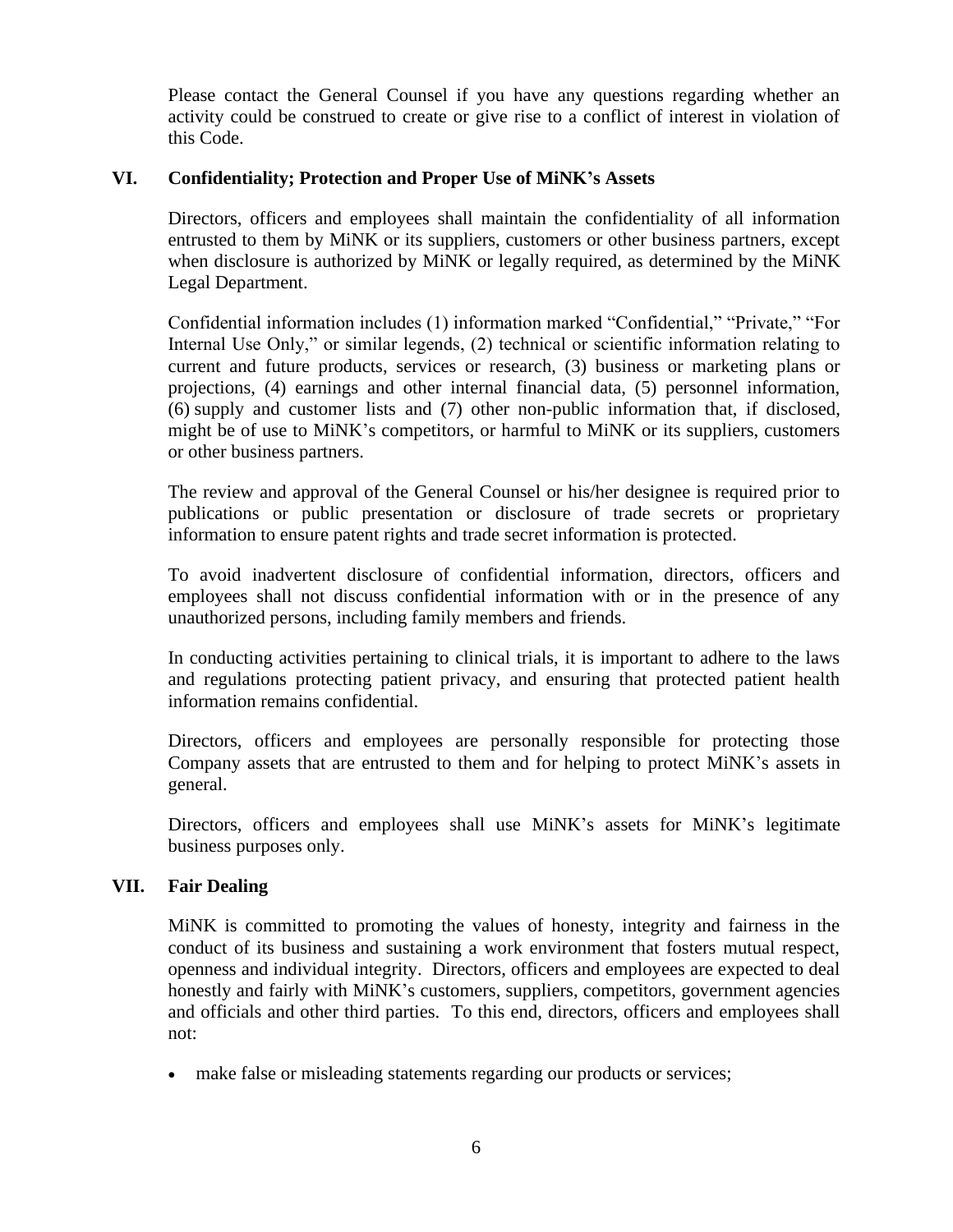- make false or misleading statements about competitors;
- solicit or accept from any person that does business with MiNK, or offer or extend to any such person, gifts, gratuities, meals, cash or entertainment that could influence or reasonably give the appearance of influencing MiNK's business relationship with that person or go beyond common courtesies usually associated with accepted business practice. Offering gifts, gratuities, travel accommodations, meals, cash or entertainment (1) to government officials is generally unlawful, and (2) to health care professionals may also be unlawful unless it is in conjunction with an approved educational or business arrangement. Such offerings should only be made in accordance with applicable laws and regulations and MiNK's policies. See *Compliance with Laws, Rules and Regulations* above for more information. Common sense and moderation should prevail in such activities engaged in or on behalf of MiNK;
- solicit or accept any fee, commission or other compensation for referring customers to third-party vendors; or
- otherwise take unfair advantage of MiNK's customers, suppliers or other third parties, through manipulation, concealment, abuse of privileged information or any other unfair-dealing practice.

### **VIII. Accurate and Timely Public Disclosure**

MiNK is committed to providing investors with full, fair, accurate, timely and understandable disclosure in the reports that it is required to file and in its other public communications. To this end, MiNK shall:

- comply with generally accepted accounting principles at all times;
- maintain a system of internal accounting controls that will provide reasonable assurances to management that all transactions are properly recorded;
- maintain books and records that accurately and fairly reflect MiNK's transactions;
- prohibit the establishment of any material undisclosed or unrecorded funds or assets;
- maintain a system of internal controls that will provide reasonable assurances to management that material information about MiNK is made known to management, particularly during the periods in which MiNK's periodic reports are being prepared; and
- present information in a clear and orderly manner and avoid the use of unnecessary legal and financial jargon in MiNK's reports and public communications.

To maintain reliability and accuracy, specific Company spokespersons are designated to respond to questions from the public. Only these individuals are authorized to release information to the public at appropriate times. All inquiries from the media or investors should be forwarded immediately to the Chief Executive Officer or his or her designee.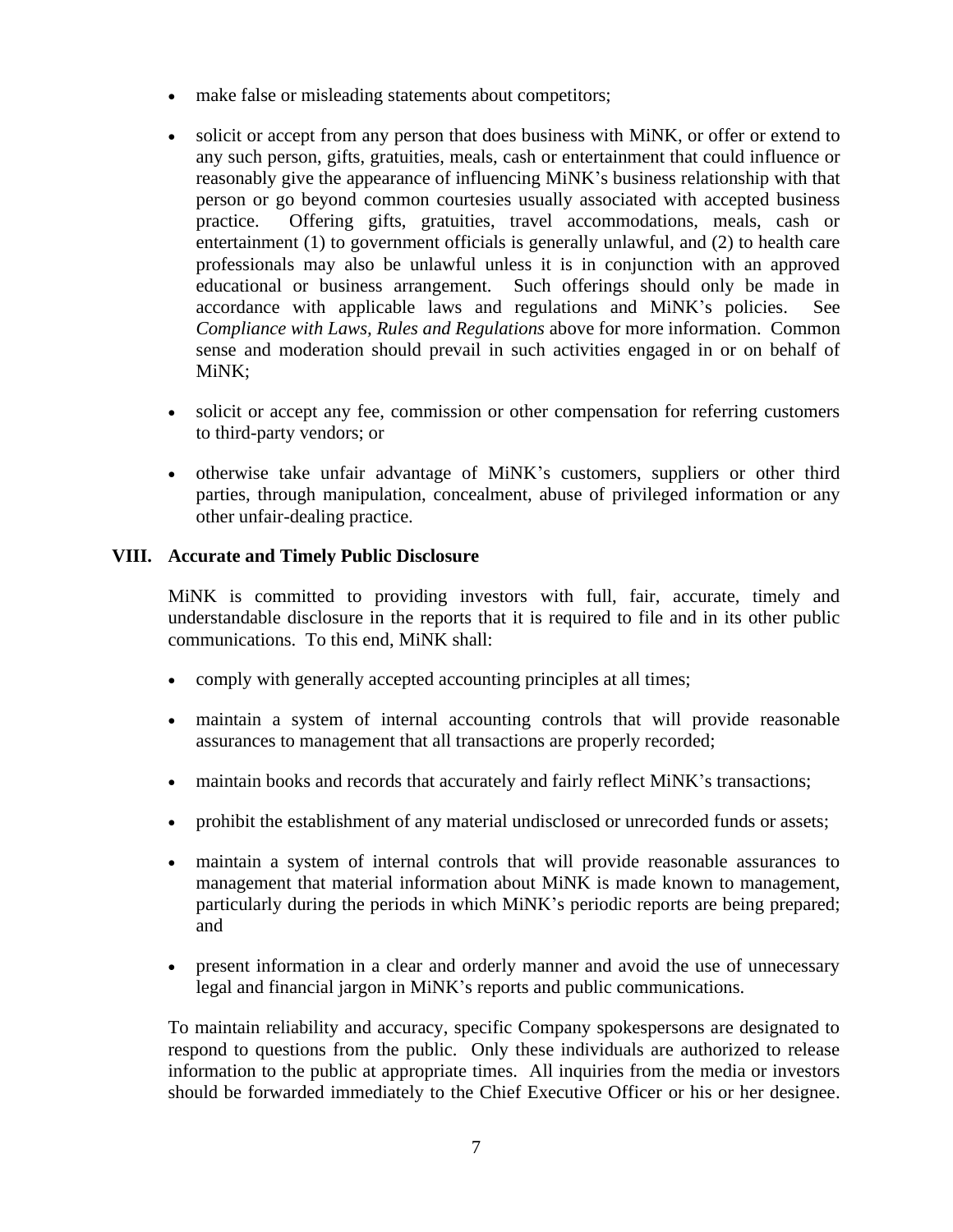The General Counsel must approve all press releases, speeches, publications, social media posts or other official Company disclosures in advance.

### **IX. Cooperation with Government Investigations and Subpoenas**

Virtually all laws regulating the conduct of the Company's business, including pharmaceutical research, development, manufacturing and marketing, antitrust, insurance, government procurement, and securities regulation, contain criminal as well as civil penalties. The criminal penalties attach not only to MiNK but may also apply to employees whose actions or failures to act violate the law. Government agencies (such as the FDA or the Securities and Exchange Commission or similar international regulatory bodies) may from time to time conduct audits, inquiries or investigations of activities at MiNK.

It is the policy of MiNK to cooperate with every reasonable and valid request by federal, state, local and international government investigators. Appropriate handling of government investigations is critical to the Company and all of its representatives. MiNK seeks to cooperate with government investigations, but it is important to determine how it will respond to any particular inquiry. The Company generally has the right to be represented in such investigations by its own regulatory personnel and by legal counsel.

If you learn that a government investigation or inquiry is underway, or if you receive a work-related subpoena or government request for information or access to documents or files, *immediately* contact:

- A. the Head of Regulatory ([●]); and
- B. the General Counsel  $(\lceil \bullet \rceil)$ ,

so that appropriate action can be taken. If it involves the FDA or a similar governmental regulatory agency, the Head of Regulatory will assist you in the investigation or audit. In other matters, the General Counsel will assist you in responding to the inquiry.

If a government investigator requests an interview with you, you have the right to cooperate, but are not under any obligation to do so on your own. You should immediately contact the General Counsel (and, if it involves the FDA or a similar governmental regulatory agency, the Head of Regulatory), who will then provide advice as to further action. If you elect to respond to a government investigator, follow these guidelines:

- Verify the investigator's authority We are entitled to a clear statement and evidence (such as an agency badge or I.D. card) of an investigator's law enforcement status. We will also ask for a clear statement of the nature, subject matter and purpose of the inquiry. Normally, this should be handled by the Head of Regulatory.
- Discussions with investigators If you speak to investigators, you must speak truthfully and are subject to prosecution for false statements to a government investigator. You are not authorized by MiNK to reveal privileged or protected MiNK information without the General Counsel's specific consent (e.g., attorney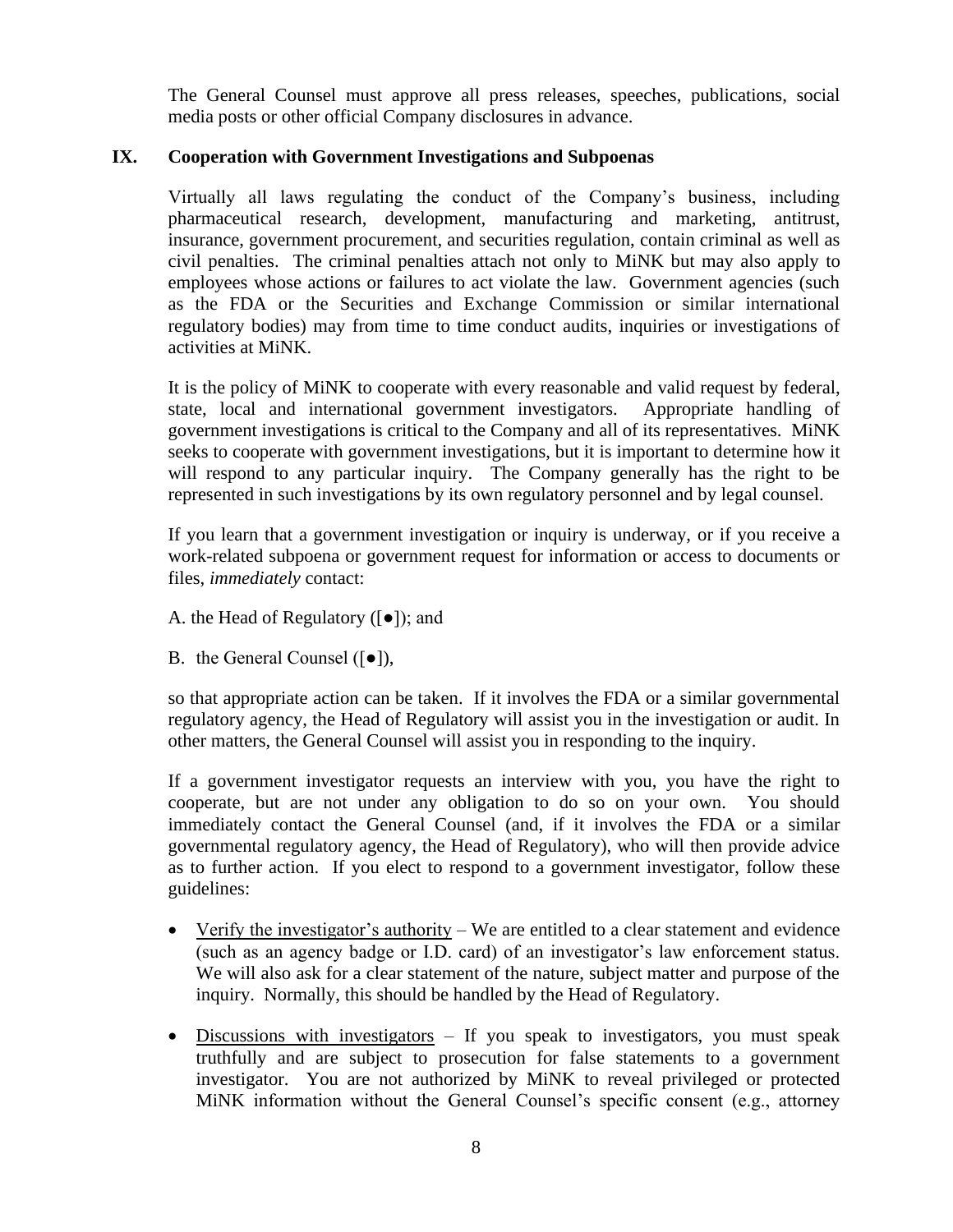client privileged legal advice may not be disclosed, and employee human resource information is not generally subject to FDA inspection).

• Company Documents – All MiNK files and documents of any kind (including computer files and documents) that you have at home, work or elsewhere are the property of the Company. You have the right to obtain legal advice from a Company attorney before turning over any files or documents to an investigator to ensure they are not privileged or otherwise exempt from disclosure.

One important exception is that an employee need not resist a search warrant and should not interfere with any law enforcement officer who has one. Any such search, however, should be reported immediately to the General Counsel.

Prohibited Conduct – You should never, under any circumstances, do any of the following:

- Destroy or alter any Company documents or records in anticipation of or in response to a request for those documents from a government investigator;
- Lie or make misleading statements to government investigators during any investigation (federal statutes make it illegal to make false statements to investigators under any circumstances); or
- Pressure or attempt to cause anyone to hide information from or provide false or misleading information to government investigators.

Private Investigators – Private investigators have no legal right to require an employee to speak with them, and you are not authorized to speak with private investigators. Please refer any inquiries from private investigators to the General Counsel.

### **X. Waivers**

The provisions of this Code may be waived only by a resolution of MiNK's Board of Directors upon the recommendation of the Corporate Governance Committee. Any amendment to or waiver of this Code, including an implicit waiver resulting from the failure to take action in response to a violation of, any provisions of this Code that applies to or is granted to a director or executive officer of MiNK, including, but not limited to, MiNK's principal executive officer, principal financial officer, principal accounting officer or controller, or persons performing similar functions, will be publicly disclosed to the extent and in the manner required by the securities exchange or association on which MiNK's securities are listed for trading or any applicable rule or regulation of the Securities and Exchange Commission.

### **XI. Prohibition Against Discrimination; Equal Opportunity Employment**

MiNK is committed to building a diverse and inclusive company and maintaining the highest integrity in the work environment. Our employees must comply with all applicable employment laws, as well as with our policies addressing workplace conduct. We base hiring, promotions, and performance management decisions on qualifications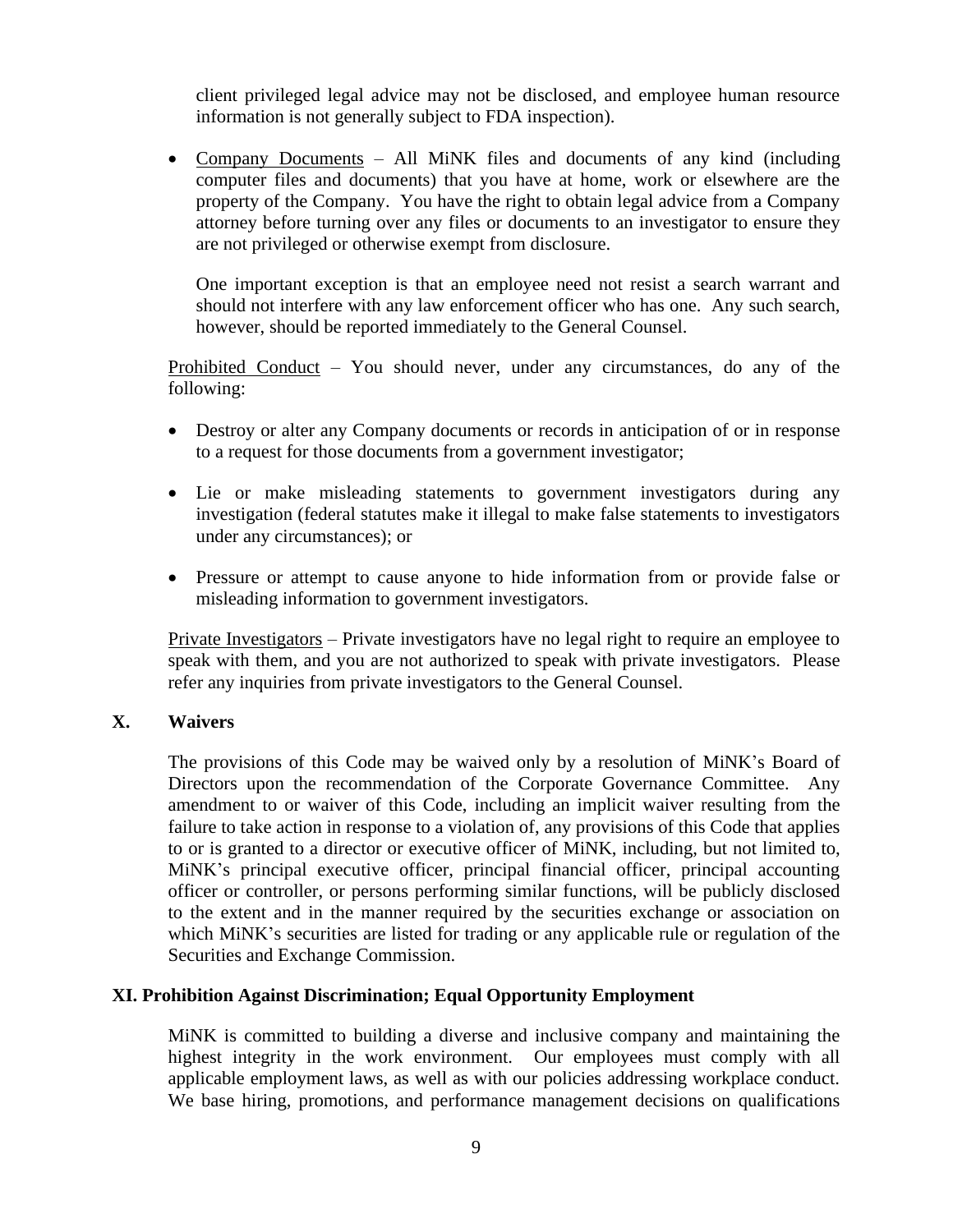and job performance. MiNK's policy is to treat each employee and job applicant without regard to race, color, age, sex, religion, national origin, sexual orientation, ancestry, veteran status or any other category protected by law. Employees must refrain from acts that are intended to cause, or that do cause, unlawful employment discrimination. MiNK also accommodates qualified disabled employees and applicants consistent with applicable laws.

MiNK prohibits harassment in the workplace on the basis of any category protected by law, including sexual harassment. Consistent with this policy, we will not tolerate harassment by any of our employees, customers or other third parties. Harassment includes verbal or physical conduct which threatens, offends, or belittles any individual because of his or her gender, race, color, age, religion, national origin, sexual orientation, ancestry, veteran status or any other category protected by law. Retaliation against a director, officer or employee for alleging a complaint of harassment or discrimination or for participating in an investigation relating to such a complaint is strictly prohibited.

### **XII. Health and Safety**

MiNK is committed to providing a safe and healthy work environment for its employees and all other individuals working on MiNK's behalf. MiNK also recognizes that the responsibilities for a safe and healthy work environment are shared with you. Each employee has responsibility for maintaining a safe and healthy workplace for all employees by working in a safe manner and by following safety and health rules and practices and reporting accidents, injuries and unsafe equipment, practices or conditions.

MiNK strives to maintain a safe work environment that is free from violence. MiNK prohibits violence of any kind directed towards or against MiNK employees, consultants, partners, customers or suppliers whether such violence arises by way of co-workers or by way of employees of other organizations who interact with MiNK employees. MiNK will not tolerate workplace violence in any form including threatening behaviors, assaults, harassment, intimidation, bullying, taunting, teasing or any other conduct that leads to violence in the workplace.

Additionally, subject to applicable laws, MiNK prohibits possession of any dangerous weapons on its premises, including at MiNK sponsored events, unless they are properly secured in the individual's vehicle. Such prohibited weapons include firearms, weapons accessories and dangerous substances.